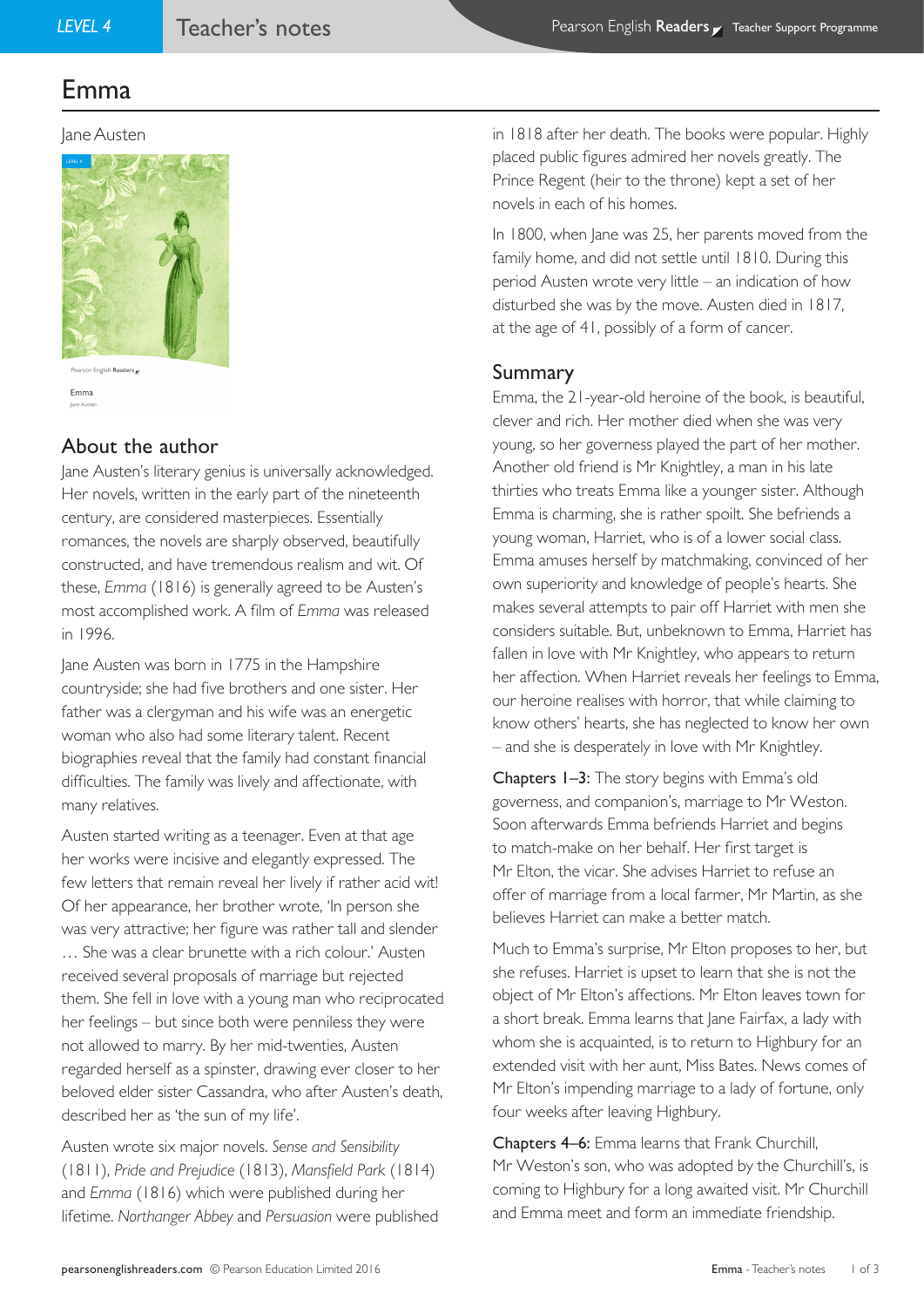Emma does not form a good opinion of Mr Elton's new wife. Mr Churchill and Emma start to plan a ball but he is called away. Emma, upon reflection, decides that she is not in love with Mr Churchill after all. Soon afterwards Mr Churchill returns and the ball takes place.

Chapters 7–9: Harriet is harassed by some gypsies and Frank Churchill saves her. Emma supposes her to be in love with him and thinks it is a good match. A trip is arranged to Box Hill but it is not a success and Emma behaves rudely towards Miss Bates. Emma's behaviour angers Mr Knightley.

Emma feels ashamed and goes to see Miss Bates where she learns Miss Fairfax is to take a position as a governess to three children. After an illness, old Mrs Churchill dies which means that Frank Churchill is free to marry whom he chooses. It comes to light that Frank Churchill and Miss Fairfax are secretly engaged. Harriet reveals to Emma that she is in love with Mr Knightley. Emma is jolted by this news as she is also in love with him.

Much to Emma's joy Mr Knightley proposes to her. Harriet visits London with Isabella, Emma's sister, where she meets Mr Martin, who again proposes to her, this time she accepts. The story ends happily with three weddings.

## Background and themes

Austen's works are satirical comedies about the middle and upper-middle classes. The plots are variations on a theme: a young woman's courtship and eventual marriage. By the end of every one of Austen's novels, the heroine has found a husband. The world Austen describes is not large: she describes small social groups in provincial environments. But within this narrow focus Austen explores universal themes: money and its effect on the human psyche; romance and its illusions and the necessary progression towards more realistic relationships, as the courting couples discover each other's true natures.

Love, courtship and marriage: Love, courtship and marriage are central themes in *Emma*, and are the prevalent theme throughout. The story is structured around this theme. In each marriage, the match solidifies the couple's social status. For a young woman of this period, marriage was the surest route to independence and freedom. Marriage to a wealthy man of good birth was the most desirable position as this could raise one's social status. Unmarried women living in their parents' home (as Austen was) were considered second-class citizens.

Character development: The heroine is self assured but makes many mistakes. She is a snob and with her well-intentioned interference, almost ruins the life of her friend Harriet. Yet, with all these faults, Emma remains lovable, as she painfully progresses from youthful insensitivity to a deeper honesty and maturity. At the end of the story, Mr Knightley is waiting for her, perceptive, intelligent and dependable as only an Austen character can be.

Moral integrity: There is a range of characters in *Emma*, from the flighty Frank Churchill and the outrageously smug Mrs Elton to the self-absorbed Mr Woodhouse. Underpinning these characters and the sparkling, witty dialogue, is a practical sense of what is important in life: honesty, sensitivity, integrity, a certain amount of money, and humour.

# Discussion activities

# Introduction

#### Before reading

1 Ask students to read the introduction. The first line of the introduction (and the story) begins*,* '*Emma Woodhouse was beautiful, clever and rich*'. Each student writes down which they would rather be: beautiful/ good looking, clever, or rich. Then put the students into groups and ask them to compare their answers giving reasons for their choice.

Put the three choices up on the board. As each student gives their choice, write their names on the board under the appropriate column. Then add up the number of students in each column. Discuss the result.

## Chapters 1–2

#### Before reading

2 Discuss: Ask the students to think about why Chapter 1 is called 'An Offer of Marriage'*. What does the title mean? What is marriage? Who usually asks who – the man or the woman? Do you think marriage is important? Why/why not? Do you think marriage has changed since Austen wrote Emma? In what ways? If not, why not? Would you like to get married? Why/why not?*

#### After reading

- 3 Pair work: Put students into pairs, and ask them to answer these questions:
	- a What signs does Mr Elton give of his interest in Emma before he asks her to marry him?
	- **b** Do you think Emma was stupid not to realise? Give reasons for your opinion.
	- c What is your opinion of Emma so far? Would you like her to be your friend? Why/why not?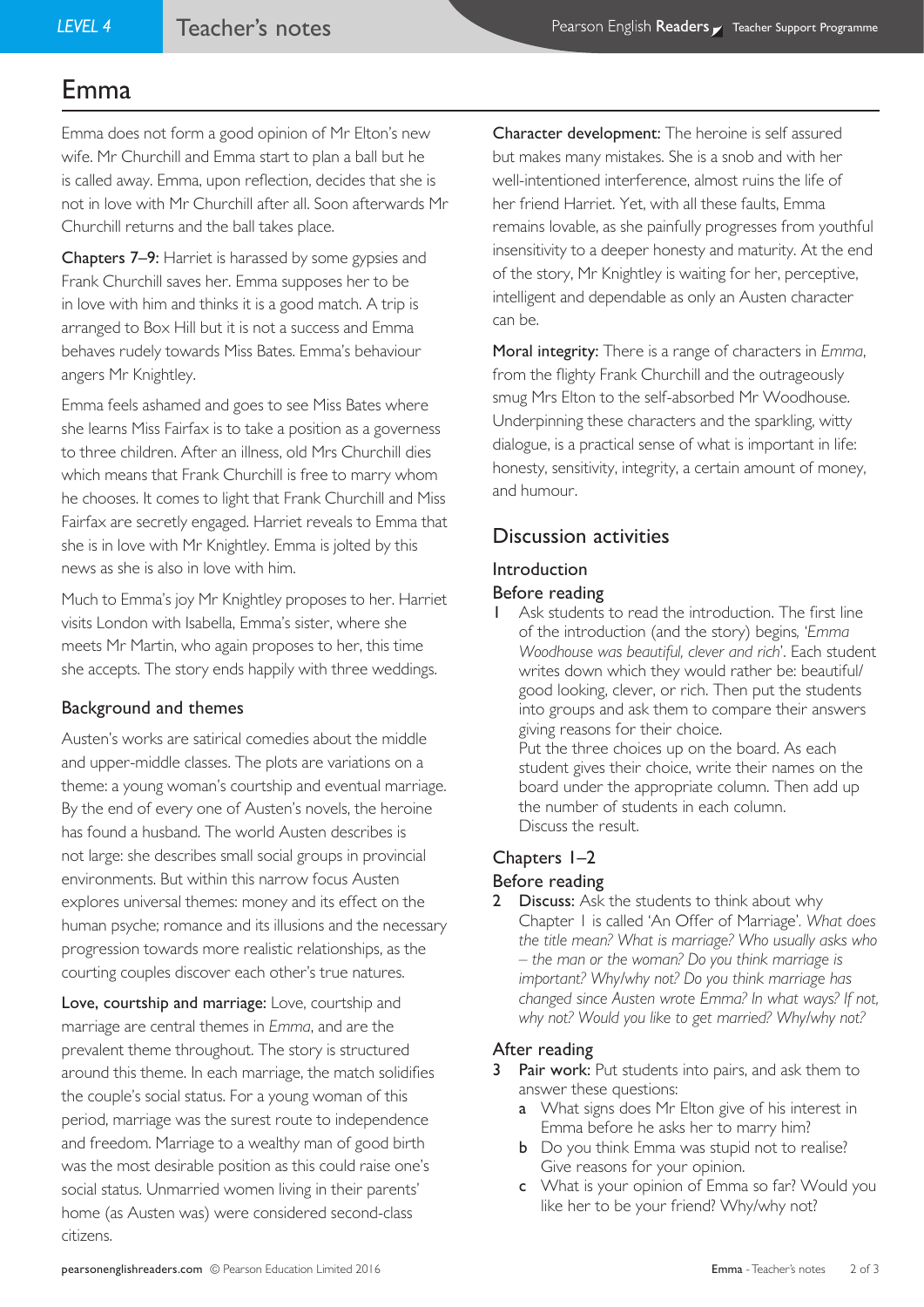# Chapters 3–4

#### After reading

**Guess:** Write these names on the board. Harriet, Mr Knightley, Jane Fairfax, Frank Churchill, Emma.

Put students into groups, and ask them to discuss the following question:

*By the end of the book, all these people are married. From your knowledge so far, who do you think they will marry? Give reasons for your choice.*

Tell the students that they will be asked this question again at the end of the book so they must keep a note of their answers to see if their ideas have changed.

5 Write: Ask the students to pretend they are Harriet. Ask them to write a short diary about what has happened and how upset they may be feeling.

#### Chapters 5–6

#### After reading

6 Discuss: In groups, students discuss the following questions: *Mrs Elton describes Mrs Weston as a 'lady' and Mr Knightley as a 'gentleman'.* 

What do you think she means by these words? Who in this story do you think is a real 'lady' or 'gentleman'?

Do you think that we can still use these words about people?

Read carefully: In pairs, ask the students to re-read pages 27 and 28 and write down how Emma's feelings for Frank Churchill change over these two pages. Ask one pair for feedback and see if others in the class agree. In pairs, ask the students to answer the following questions. *Who does Emma think would be a good match for Frank Churchill now that she is no longer in love with him? Do you think this would be a good match for Frank and Harriet? Can you think of a better match for Harriet or for Frank Churchill?* Compare answers with the rest of the class.

#### Chapters 7–8

#### Before reading

8 Guess: In pairs, ask the students to look at the title of Chapter 8, 'A Secret Engagement'. *Who do they think is engaged? Why do they think that the engagement has been kept a secret? Why do they think it has been revealed now? Do they think all the characters will be happy with the news of the engagement? Who will be happy/unhappy? Why will they be happy/unhappy?*

#### After reading

**9** Role play: Put the students into groups of five. They play the characters of Emma, Jane Fairfax, Frank Churchill, Mr Knightley and Harriet as the situation is at the end of Chapter 8. Tell them to take on the role of these characters and ask them to consider how they are feeling and what they are saying to each other.

10 Artwork: In pairs, ask the students to draw a detailed picture depicting an event that has happened in the last two chapters. When completed, ask each student to describe their picture to the class who can then guess which event has been drawn.

# Chapter 9

#### Before reading

11 Guess: Put the students into pairs. The title of this chapter is: 'Three Weddings'. Ask the students to briefly discuss who will be the bride and groom at each of the three weddings in the chapter title. Why do they think this?

#### After reading

- 12 Check: After reading Chapter 9, check to see if the the students' predictions were correct about which characters would marry each other.
- 13 Discuss: Put the students into small groups. Ask them to discuss what advice they would give each of these characters: *Emma, Mr Knightley, Harriet, Frank Churchill, Jane Fairfax, Mr Elton, Mrs Elton, Emma's father, Miss Bates*. Each group can discuss their answers with the rest of the class.
- 14 Discuss: Explain the word 'snob' to students. Put students into small groups, and ask them to discuss the following question: *Which of these characters do you think is a snob, Emma, Mr Knightley, Mr and Mrs Elton, Harriet? Who do you think is not a snob? Give reasons for your opinion.*

*Do you think Jane Austen liked snobs?* 

- 15 Write: In pairs, ask students to write a letter from Emma to Harriet in which she apologises for her matchmaking. They give this letter to another pair and this pair then reads it and writes Harriet's reply before giving it back to the original pair. As a class, read and discuss some of the letters.
- 16 Pair work: In pairs ask the students to discuss how Emma's character has changed, grown and developed by the end of the book. *Is she a better person? What has she found out about herself? Does she think she made any mistakes? Is she a happier person? Will she continue to try to match make? Can you find any evidence in the book to support your answers?*  Report back to the rest of the class.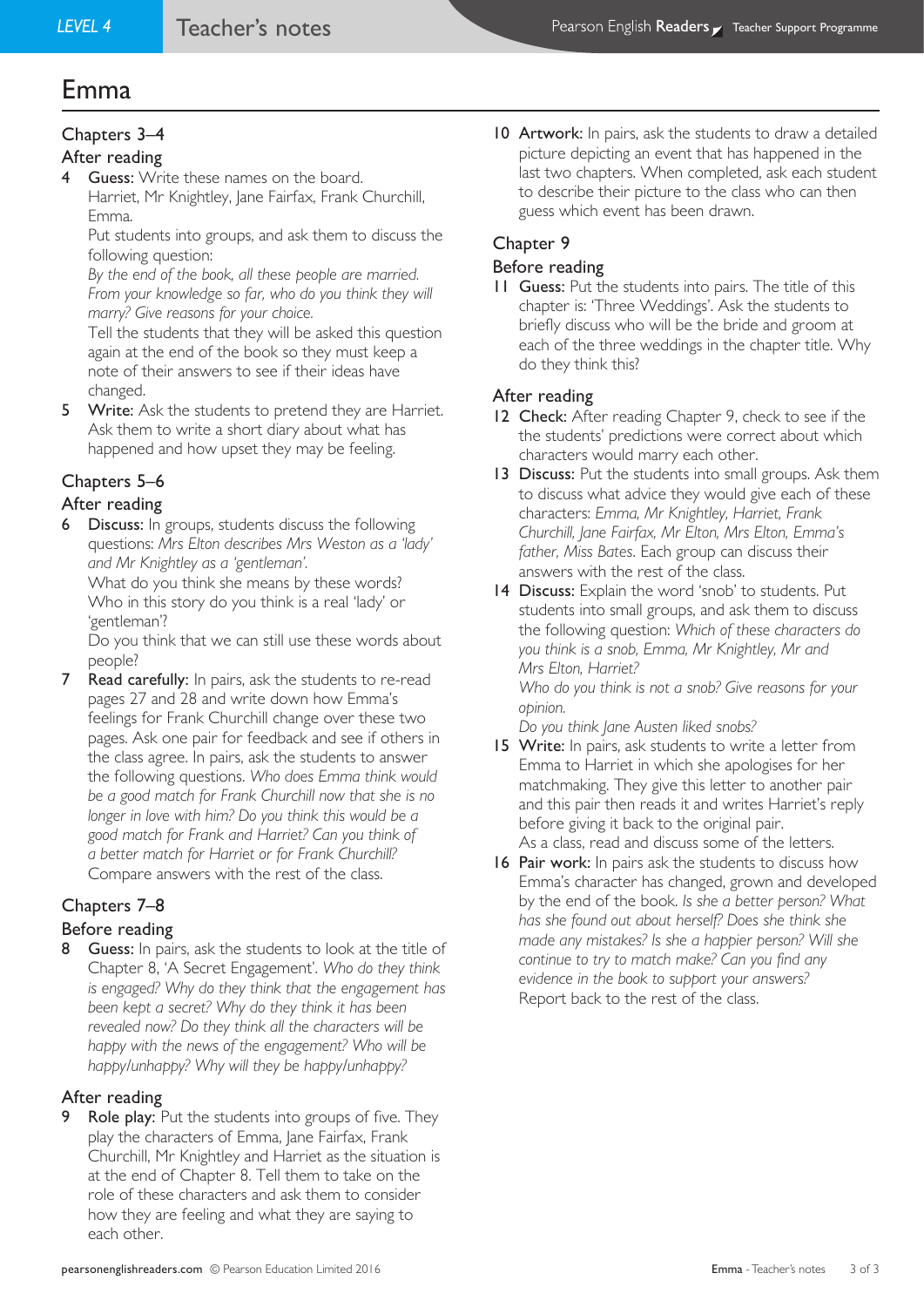# Emma Photocopiable

# While reading

## Introduction

1 Without looking at the Introduction, write: Two things you know about Harriet Smith. Two things you know about Emma. Two things you know about Jane Austen.

## Chapters 1–2

# 2 Are these sentences true (T) or false (F)?

- a Emma's mother died when she was five and Miss Taylor looked after her.  $\Box$
- **b** Mrs Weston used to live with Emma and her father.  $\Box$
- c Emma thinks she helped Mrs Weston to find a husband.
- **d** Harriet is rich, like Emma.  $\Box$
- e Emma would like Harriet to marry Mr Knightley.
- f Robert Martin asked Harriet to marry him.  $\Box$
- **g** Emma suggests that Harriet should accept Robert Martin.
- h Mr Knightley is very angry with Emma.
- 3 What kind of relationship does Emma have with these people? Write a few sentences about each relationship.

Her father Harriet Smith Mr Knightley

- 4 Underline the wrong word in each sentence and write the correct word.
	- a Emma's sister, Isabella, lives in Newcastle.
	- ……………………… **b** Miss Taylor marries Mr Knightley.
	- ……………………… c Emma thought a farmer was a good match
	- for Harriet. ……………………… d Mr Martin phoned Harriet to ask her to
	- marry him. ……………………… e Harriet accepted Mr Martin's proposal. ………………………
	- f Mr Weston's son is called John. ………………………

## 5 Answer these questions.

- a Who did Mr Elton write his poem to?
- **b** Who is coming for Christmas?
- c Why does Emma think that Mr Elton is 'careful'?
- d Who has a big dinner on Christmas Eve?
- e Who is Frank Churchill's father? Why doesn't Frank live with is father?
- f Why is Emma interested in Frank Churchill?
- **g** Who is Mr Elton in love with? How do you know this?
- h How does Emma feel about Mr Elton?
- i How do you feel about Mr Elton's offer of marriage to Emma? Are you surprised, amused, disappointed? Give reasons for your answer.
- 6 What do you think will happen next? With another student, answer the questions, giving reasons for your opinions.
	- a Do you think Emma will tell Harriet about Mr Elton's offer of marriage?
	- **b** How do you think Emma feels about the situation between herself, Mr Elton and Harriet?
	- c Do you think Emma will feel sorry that she suggested to Harriet not to marry Mr Martin?
	- d Do you think Emma will try to find someone else for Harriet?

# Chapters 3–4

- 7 Match the speakers with the words by putting the letter in the box next to the name.
	- a Why do you dislike him so much?
	- **b** Jane is coming to stay next week.
	- c Miss Woodhouse, I did not want it to happen.
	- d But if he really loves lane Fairfax .....
	- e Miss Fairfax is a beautiful woman and talented musician.
		- 1) Harriet
		- 2) Mrs Weston
		- 3) Emma
		- 4) Miss Bates
		- 5) Emma

## 8 Choose the correct answer.

- a Emma feels that Mr Martin is …. .
	- 1) the right person for Harriet.
	- 2) the wrong person for Harriet.
- **b** Jane Fairfax is .....
	- 1) Miss Bates' niece.
	- 2) Mr Campbell's niece.
- c Mrs and Miss Bates are excited because …. .
	- 1) Jane is coming to stay with them.
	- 2) Frank Churchill is coming to stay with them.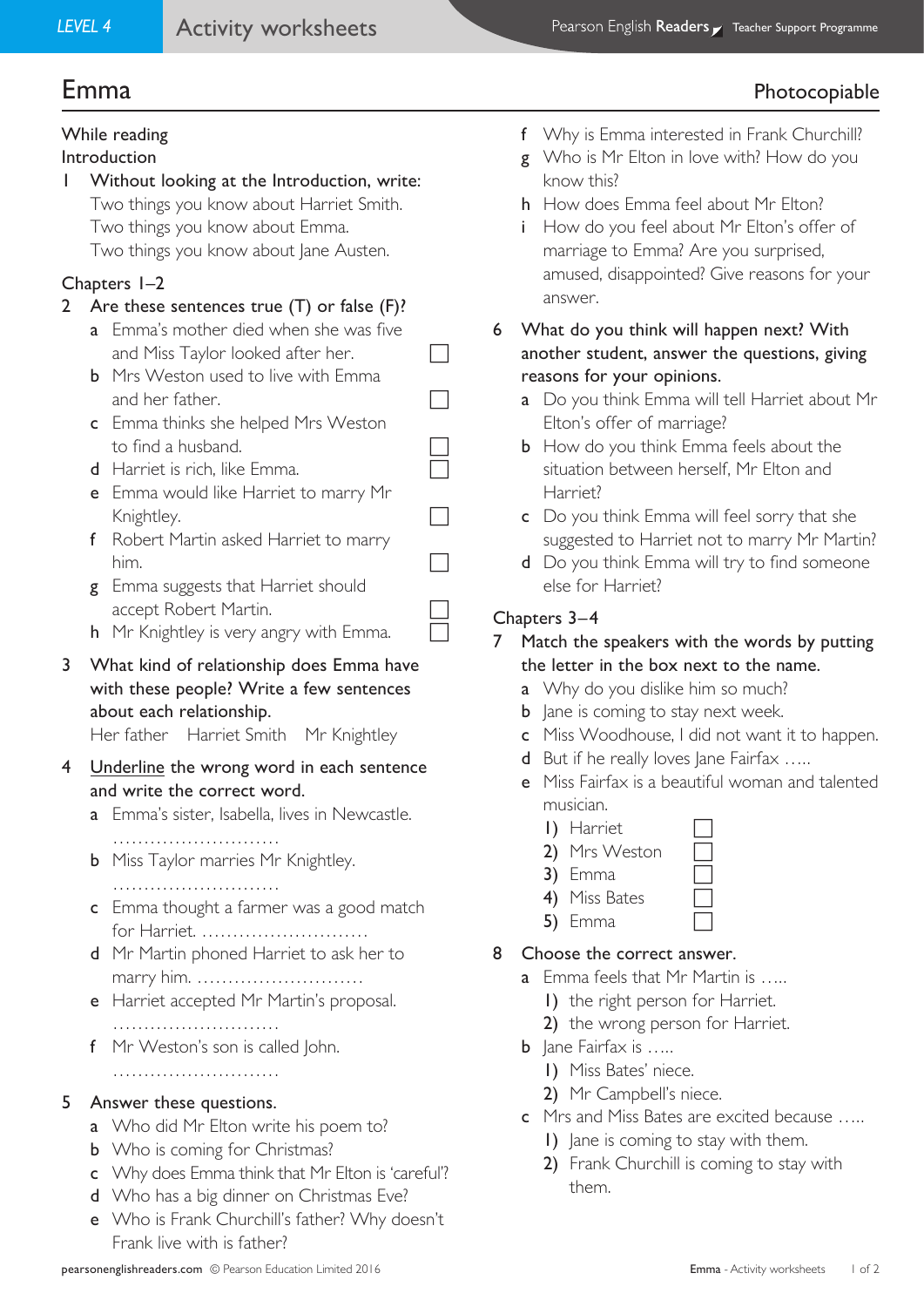# Emma Photocopiable

- d Mr Elton is going to marry .....
	- 1) someone from Highbury.
	- 2) someone who does not live in Highbury.

#### 9 Answer these questions.

- a Who do people say comes from a family with ten thousand pounds?
- **b** Who does Emma think looks sensible and friendly?
- c Who did Frank meet last summer in Weymouth?
- d Who goes to London to get his hair cut?
- e Who takes his carriage to the Cole's dinner party?
- f Who thinks that Mr Knightley might be interested in Jane Fairfax?
- g Who listens carefully to Jane when she plays the piano and sings?
- h Who pays a lot of attention to Emma at the Cole's dinner party?

## Chapters 5–6

- 10 Find the word 'flirt' in your dictionary. Then answer the following questions.
	- a Why are the plans for the ball stopped?
	- **b** How does Emma feel about Frank Churchill?
	- c What new 'matchmaking' ideas do you think Emma may have about Frank?
	- d Why doesn't Emma like Mrs Elton?
	- e Do you believe Mr Knightley when he says he is not in love with Jane Fairfax?
	- f What is a 'flirt'? Which people in this story do you think are flirts?

## 11 Correct these sentences.

- a Harriet is the eighth person at Emma's dinner.
- **b** Jane goes to the post office every morning to post letters.
- c Mr Weston brings news that Frank is coming to live in Highbury.
- d Frank seems more interested in Emma than before.
- e After dancing with Harriet, Mr Knightley tells Emma that he does not like Harriet.
- 12 How are these people kind or unkind to Harriet at the ball? What do we learn about them from their behaviour?

Mr and Mrs Elton, Mr Knightley

13 In pairs, imagine a conversation that Emma and Harriet had after the ball, and act it out. Then write the conversation.

#### Chapters 7–8

#### 14 Complete these sentences.

- a Frank saves Harriet………………………… .
- **b** Harriet says she felt happy again when she
- saw………………………………………… .
- c Mr Knightley thinks Frank has a liking for
- ……………………………………………. . . d When Frank arrives at Mr Knightley's party he
- is annoyed ……………………………… .
- e Emma is rude to …………………………. . . f Mr Knightley is angry with ………………… because ……………………………………. .
- $g$  Emma cries because  $\dots\dots\dots\dots\dots\dots\dots\dots$

## 15 Answer these questions.

- **a** Why does Emma visit Miss Bates?
- **b** Why did Jane decide to leave Highbury and look after three little girls?
- c Why can Frank now marry the woman he is in love with?
- d Why does Emma say about Frank, 'But he was very wrong.'
- e Why did Emma think Harriet was in love with Frank?
- f Why was lane cold to Emma?

## 16 In pairs answer these questions.

- a Emma has two surprises in Chapter 8. What are they?
- **b** What does Emma learn about herself?
- c What is your opinion of Emma? Is she a nice girl? Do you like her?
- d What do you think will happen in the last chapter?

## Chapter 9

## 17 Who says these things? Explain the situation.

- a 'Dear Emma, time will help you forget him.'
- **b** 'Emma, might there be a chance for me?'
- c 'I could not leave him.'
- d 'Perhaps in a year or two …'
- e 'It will not work. It is a shocking idea.'
- f 'Good God, this is impossible so soon …'
- g 'I hope you can forgive me for the way I behaved to you.'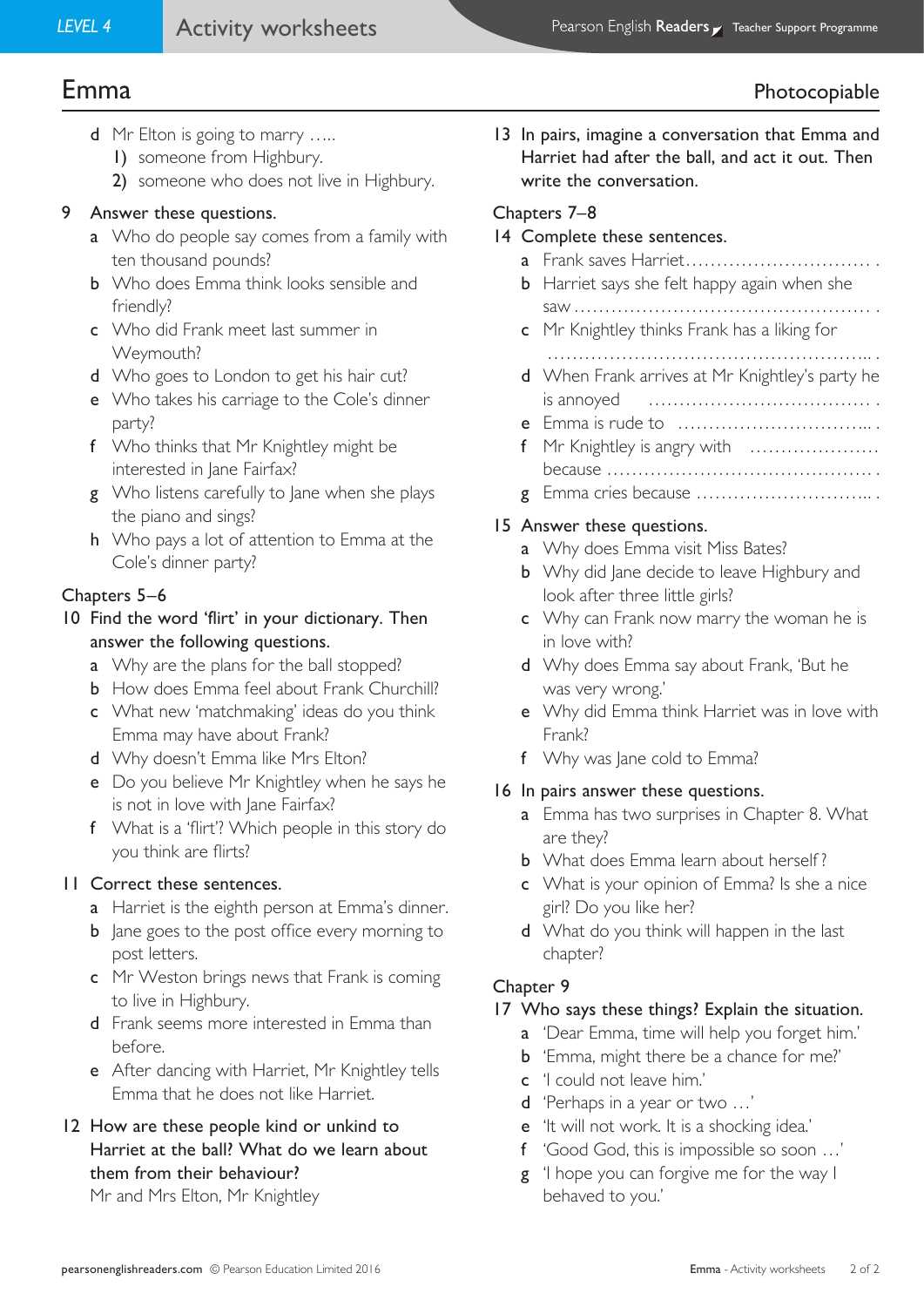# Emma Photocopiable

#### Chapters 1–2

- 1 Complete the sentences with a word from the box.
	- adopted clever eve Emma poems wife
	- a Emma Woodhouse was beautiful, …………… and rich.
	- b 'Leave him to choose his own ……………' laughed Mr Knightley.
	- c Mr Knightley knew …………… very well.
	- d Harriet was making herself a little book of …………… .
	- e Mr and Mrs Churchill, had …………… him when his mother died.
	- f Mrs Weston invited all the family to Randalls for dinner on Christmas …………… .

## Chapters 3–4

- 2 There are mistakes in these sentences. Write the correct information.
	- a Mr Elton goes away to London for a few weeks.
	- **b** Jane Fairfax is Miss Bates's daughter.
	- c Harriet happens to meet the Martins and they ignore her.
	- d Mr Elton is going to marry a poor woman.
	- e Emma things Frank Churchill is ugly.
	- f Frank Churchill enjoyed singing with Emma.

## Chapters 5–6

#### 3 Underline the correct word.

- a If it was so *crowded* / *busy*, nobody could dance, they decided.
- **b** 'Miss Woodhouse, it has been a wonderful *month* / *fortnight*.'
- c As people heard news about *the dance* / *ball*.
- d Emma felt *sorry* / *happy* for Jane.
- e 'I only went to the *Post Office* / *General Store.*'

## Chapters 7–8

#### 4 Put the words in the right order to make a sentence.

- a Harriet / gypsies / saves / the / Frank / from ……………………………………………………
- **b** Highbury / back / Jane / walks / Fairfax / to
- …………………………………………………… c Hill / trip / arranged / A / Box / was / to
- ……………………………………………………
- d rude / Bates / was / Emma / to / Miss
- …………………………………………………… e secretly / was / Frank / engaged / Jane / to / Fairfax

……………………………………………………

# Chapter 9

- 5 What happens first? Put the sentences in the right order and number them 1–7.
	- $\overline{a}$   $\Box$  Emma accepts.
	- $\mathbf{b} \ \Box$  Emma learns about Harriet's engagement to Robert Martin.
	- $c \Box$  Emma and Mr Knightley get married.
	- $d \Box$  Emma meets Mr Knightley in the garden.
	- $e \Box$  Harriet and Robert Martin get married.
	- $f \Box$  Mr Knightley proposes to Emma.
	- $g \Box$  They decide they will have to live at Hartfield once they are married.

#### 6 Finish the sentences.

- a Emma was …………… about Mr Knightly and Harriet at the same time.
- **b** Although Emma enjoyed Frank's company, she never …………… him.
- c After Harriet went to London she did not see Emma for several …………… .
- d Mr Knightley thought Mr Woodhouse would be very …………… if Emma left Hartfield.
- e Thinking about …………… made Emma sad.
- f When Harriet was in Highbury Emma always felt …………… when she saw Mr Knightley.
- g Mr Woodhouse was not happy about the thought of …………… his life.
- h Even though most people in Highbury thought it was a good match …………… did not.
- i Emma was …………… when she heard about Mr Martin's marriage to Harriet.
- j Emma did not …………… about the secret engagement.
- k After some chickens were stolen Emma's father did not feel …………… in his house.

#### After reading

#### 7 Write right  $(\checkmark)$  or wrong  $(\checkmark)$  or it does not say  $(?)$ .

- a Mrs Elton and Emma are good friends.
- **b** Harriet marries Mr Knightley.
- c Jane Fairfax and Frank Churchill get married.
- d Jane Fairfax is Miss Bates' niece.
- e Mrs Weston was Jane Fairfax's governess.
- $f$  Robert Martin is a sailor.
- $g$  Mr Elton is a vicar.
- h Mrs Weston is pregnant.
- i Isabella is Emma's mother.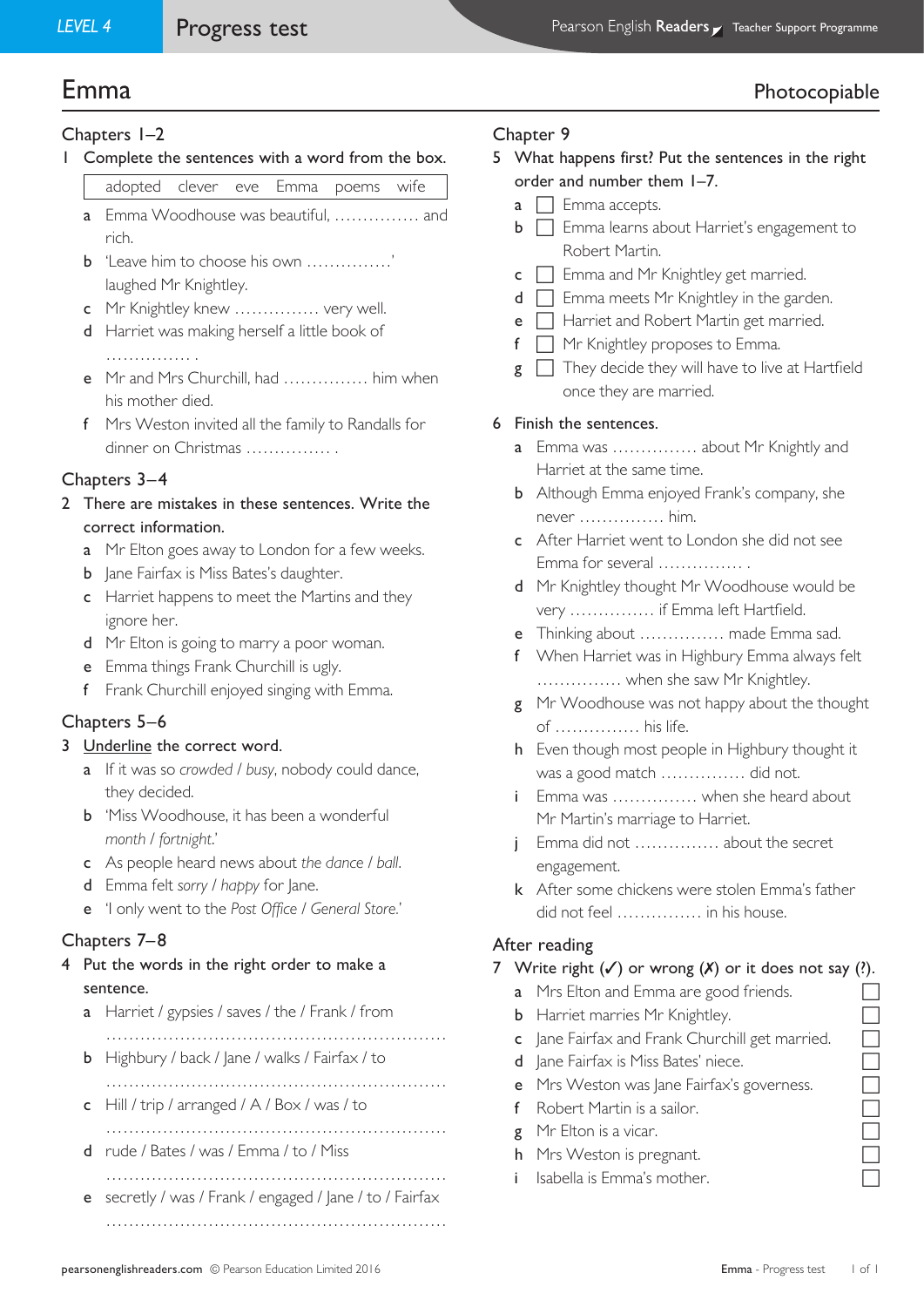#### Book key

- 1 a marry **b** annoyed
- 2–3 Open answers
- 4 a John Knightley
	- b Emma Woodhouse
	- c Miss Taylor
	- d Mr Woodhouse
	- e Mr Knightley
	- f Mr Elton
	- g Isabella Woodhouse
	- h Harriet Smith
	- i Robert Martin
	- j Mr Weston

## 5 a ✓ b ✓ d ✓ f ✓

#### 6–9 Open answers

- 10 a Woodhouse's > Elton's
	- $b$  delighted  $>$  insulted
	- c  $Highbury > London$
	- $d$  likes > dislikes
	- $e$  bad > good
- 11 a impressed b brilliant c balls d Jane e worried
- 12–15 Open answers
- 16 a Randalls
	- **b** Highbury
	- c Mr Knightley
	- d Mrs Churchill
	- e Emma
- 17 Order: I e, 2 c, 3 f, 4 g, 5 a, 6 d, 7 b
- 18–21 Open answers
- 22 a √ c √ d √ e √
- 23 a Mrs Smallridge
	- **b** Mrs Churchill
	- c Jane Fairfax
	- d Frank Churchill
	- e Mr Knightley
- 24–25 Open answers
- 26 a Mr Weston
	- **b** hopeful
	- c kiss
	- d Harriet
	- e Hartfield
	- f Robert Martin
	- g Harriet Smith
	- h behaved badly

## $27 a T b F c T d T e F f F$

- 28 a Emma says this to Mr Knightley because she did not suspect that Frank loved Jane.
	- **b** Mr Knightley says this to Emma because his love is too great for words. Perhaps he is also afraid to say too much in case she has no feelings for him.
	- c Mrs Elton says this to her husband. She thinks it is a bad idea for Emma and Mr Knightley to live with Emma's father at Hartfield.
	- d Mr Knightley says this to Emma. He wants to explain why he often spoke with Harriet.
	- e Frank Churchill says this to Emma. He wants to apologise and explain his behaviour towards her while he was engaged to Jane.
- 29–40 Open answers

## Discussion activities key

1–2 Open answer

- 3 a Mr Elton liked Emma's picture of Harriet because he liked Emma and the poem he wrote was for Emma, not Harriet. Mr Elton didn't mind that Harriet could not go to Mrs Weston's party. He talks to Emma a lot at the party.
	- **b** Open answer
	- c Open answer
- 4–5 Open answers
- 6 Dictionary definitions: lady/gentleman: a woman/man who is polite and behaves well towards other people. In earlier times a 'lady' or a 'gentleman' was someone from the upper classes.
	- a Perhaps she means that they were brought up in upper class families.
- 7 Emma thinks he is in love with her and writes in her diary that 'I suppose that I am in love with him'. This changes to being a 'little in love with Frank' and finally to 'Now that Emma was not in love with Frank herself.' She then goes on to consider a match between Harriet and Frank.
- 8–13 Open answers
- 14 Emma is a snob. She does not think Harriet should marry a man who is only a farmer, but she is kind to Bates and visits them although they do not have much money. Mr Knightley teaches her to value people for who they are.

Mr Knightey is not a snob – he likes people for their qualities like, Robert Martin. He is kind to Miss Bates after Emma is rude to her.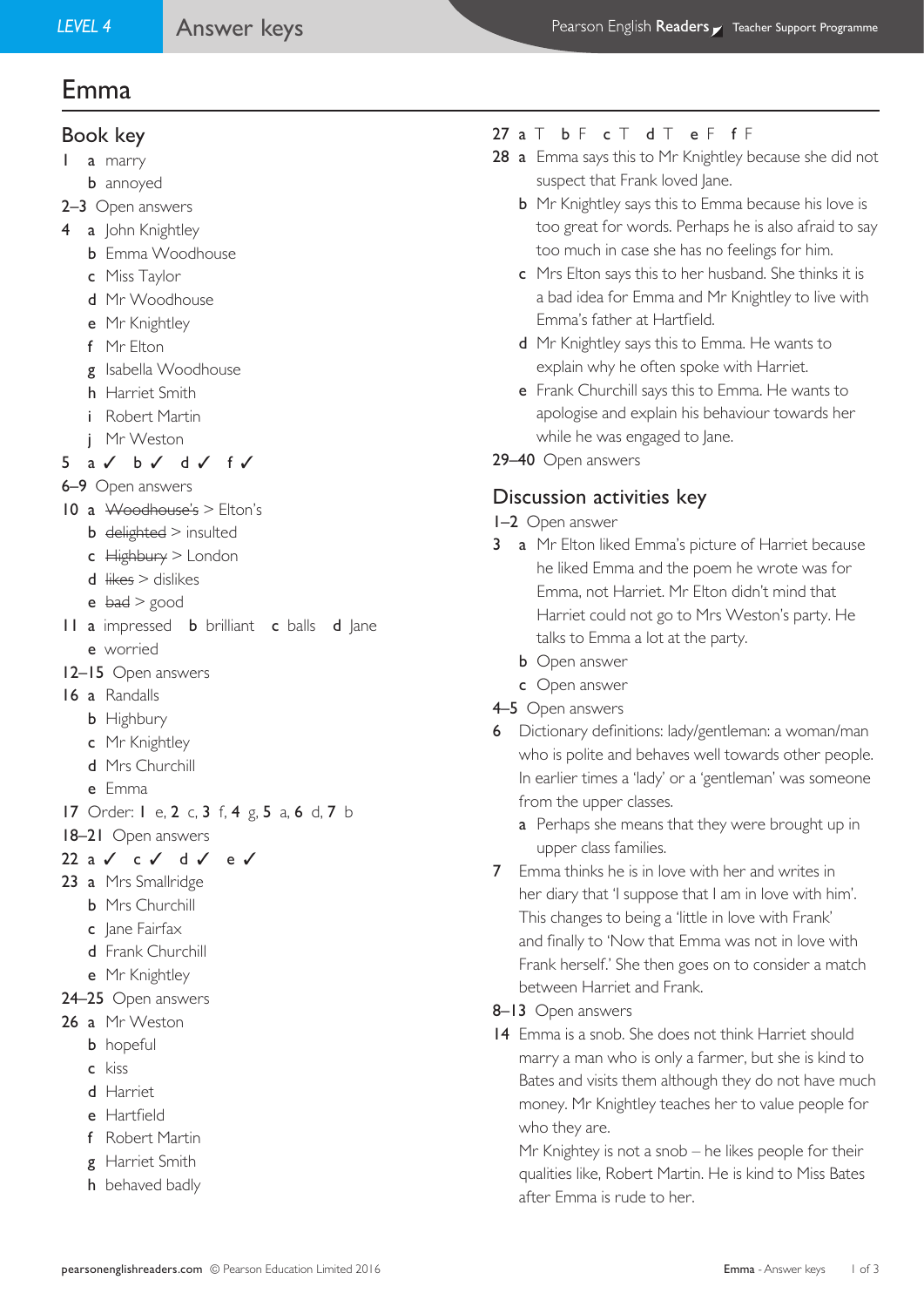Mr and Mrs Elton are snobs. They are unkind to Harriet who has no money and Mrs Elton expresses surprise that Mrs Weston is a 'lady'.

Harriet is not a snob. Until Emma persuaded her to look for a man with money and a higher social position, she was quite happy to marry a farmer. We can guess that Jane Austen did not like snobs, as they are usually shown as unpleasant people.

15–16 Open answers

# Activity worksheets key

- 1 Open answer
- 2 a T b T c T d F e F f T g F h T
- 3 Emma and her father: Emma tries to make her father happy. She entertains his friends and plays cards with them.

Emma and Harriet Smith: They become good friends. Harriet thinks Emma is wonderful. Emma is trying to improve Harriet and change her life. She has a strong effect on Harriet. Although Harriet likes Robert Martin, Emma gets her to change her mind about marrying him.

Emma and Mr Knightley: They are old friends. Mr Knightley is honest with Emma and tells her what he thinks about things. He is not afraid to be angry with her.

- 4 a London **b** Mr Weston **c** Vicar **d** wrote to e refused f Frank
- 5 a Emma
	- b Emma's sister, Isabella, and her husband
	- c Because when he is alone with Harriet, he does not tell her that he loves her. Emma thinks this is because he wants to be sure that Harriet loves him.
	- d Mr and Mrs Weston
	- e His father is Mr Weston. Frank's mother (Mr Weston's first wife) died when Frank was a baby. Frank's aunt and uncle, Mr and Mrs Churchill, adopted him and Frank took their family name.
	- f Because they are about the same age. Also, now that their families are joined in marriage through Mrs Weston, Emma feels that Frank is the man she should marry.
	- g He is in love with Emma. We know this because on the way back from the Weston's dinner party, he asks her to marry him.
	- h Emma has no interest in Mr Elton. She would like him to marry Harriet.
	- i Open answers
- 6 Open answers
- 7 a 3 b 4 c 1 d 2 e 5
- 8 a 2 b | c | d 2
- 9 a Augusta Hawkins, Mr Elton's future wife
	- **b** Frank Churchill
	- c lane Fairfax
	- d Frank Churchill
	- e Mr Knightley
	- f Mrs Weston
	- g Mr Knightley
	- h Frank Churchill
- 10 a Because Frank has to return to London because Mrs Churchill is very ill.
	- **b** At first she thinks she is in love with him because she thinks about him a lot. But after he goes to London Emma realises that she only likes him as a friend.
	- c She starts to wonder if Frank could become interested in Harriet.
	- d Because Mrs Elton is a little too comfortable with strangers. She calls Mr Knightley 'Knightley' and says she is surprised that Mrs Weston is a lady. She talks a lot. She is rude and sees herself as very important.
	- e Open answers
	- f A 'flirt' is someone who appears to find someone attractive and tries to attract this person.
- 11 a Jane Fairfax is the eighth person.
	- **b** Jane goes to the post office every morning to fetch letters.
	- c Mr Weston brings news that Frank is going to stay near Highbury for a few months.
	- d Frank seems less interested in Emma than before.
	- e After dancing with Harriet, Mr Knightley tells Emma that Harriet has some excellent qualities and is pleasant and easy to talk to.
- 12 For the last two dances, Harriet is the only young lady with no partner. Mr Elton has no partner and Mrs Weston asks him to ask Harriet to dance but he refuses. Mr Knightley sees the situation and dances with Harriet. Afterwards, he tells Emma that the Eltons wanted to hurt her and Harriet. From this, we can see that the Eltons are not nice people. Mr Knightley, however is a gentleman.
- 13 Open answers
- 14 a Frank saves Harriet from some gypsy children,
	- **b** Harriet says she felt happy again when she saw 'him' coming towards her.